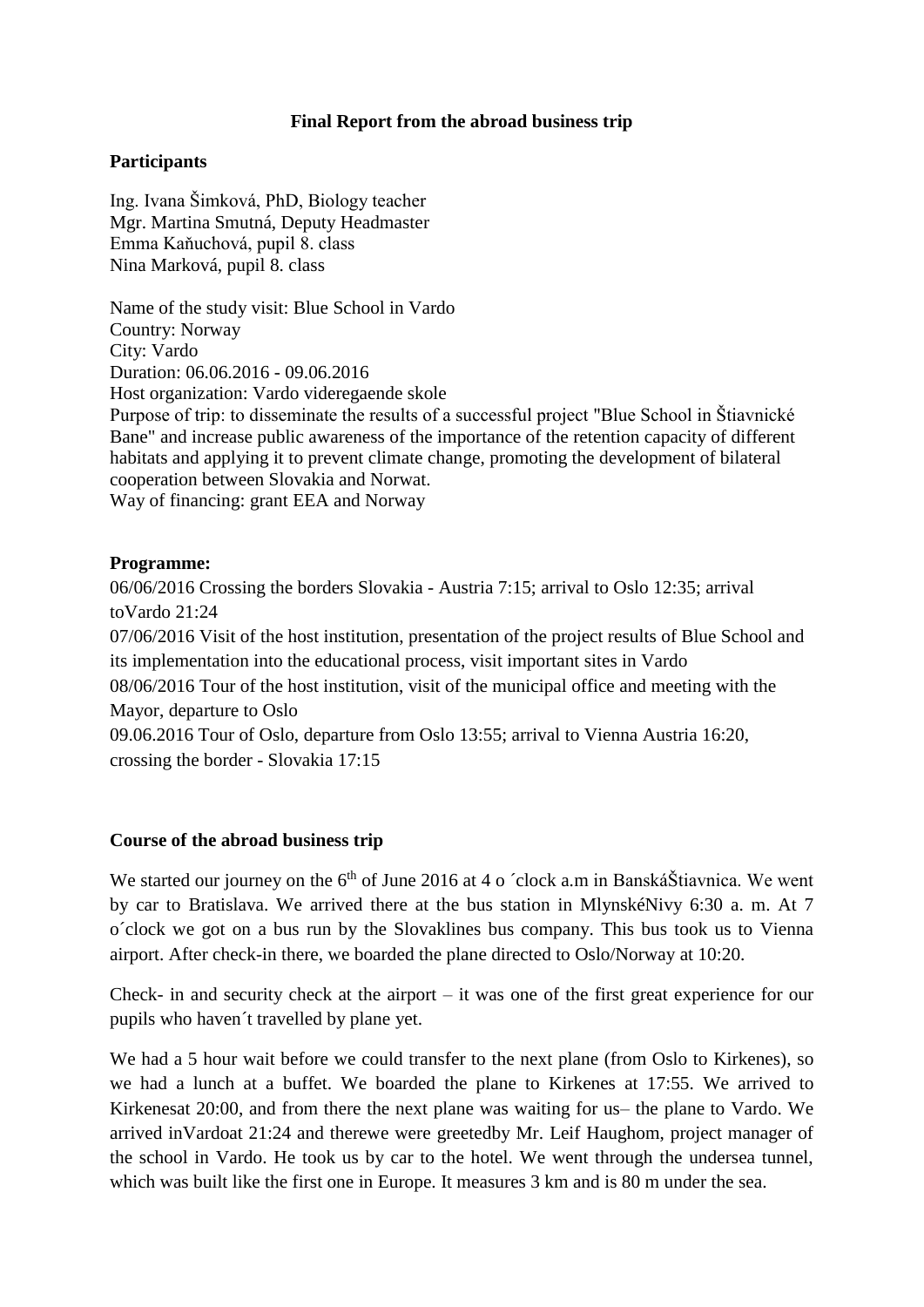Next day,  $7<sup>th</sup>$  of June 2016, after having breakfast, we were picked up at 9:00am by Mr. Haughomand transported us to the twin school, where we were given a nice presentation/lecture on the town of Vardo and on their school system. This school is specialized in these areas: Cooking, waiter, machinery, mechanics, computer technician or preparing for college. After this presentation we had a sightseeing tour in Vardo. In Vardo, there lives around 2200 inhabitants. We visited a fortress which is shaped in an eight-pointed star and it was built in 1737. Nowadays, the fortress is a museum. This fortress is managed by an officer and four soldiers who ran a solemn volley during many important days (for example like king's birthday on  $17<sup>th</sup>$  of May). After sightseeing tourwe had lunch in the school canteen and then we had a presentation about our school and about the results of project *Blue School*. There were 43 teachers and students listening to our presentation. At first we introduced ourselves and welcomed all of them. Our pupils talked about Slovakia for a short while. We hope, that provided information about our country and was a good motivation for our new friends to plantheir journey to Slovakia.The next part of our presentation was focused on introducing our school, our school system and about results from the project. In the final 30 minutes of our presentation, we showed them adocumentaryabout our school.

We would like to continue our cooperation with this Norwegian School, that is why we invited this school to visit us - our school, our country in September 2016  $(19<sup>th</sup> - 22<sup>nd</sup>$  of Sept. 2016), the time when we plan on opening ´Nature park- Aves´.

In conclusion of this meeting/our presentation - there was very interesting discussion about falconry, which is taught at our school. For our Norwegian audience it was something completely new, because in Norway, falconry is not allowed. 16 students from the audience also received small presents and leaflets from and about Slovakia.

Then we visited a local port/harbor. We could also see a ship called Hurtigruty, which came to harbour for one hour and carried tourists for sightseeing. When we finishedwalking, we went back to our hotel where we had a dinner. Later that evening Mr. Haughom took us to a fishing village - Hamningerg, whichis 40 km fromVardo. Itwasa polarday, so itdidn'tfeellikeitwastheevening. Wewent by car and weadmiredthebeauty of nature – called tundra. Youcannotsee a treehigherthan 15 cmfar and wide.Wealsopassedthesea. Westoppedat the most beautifulseashore/beach (accordinglocalpeople) whichisevencleaned by thepupilsfromprimary and secondaryschool in Vardo. Thewaterwastoocoldto swim, so weenjoyedbreathingfreshseaair. Itwasveryinterestingforus to seewildreindeers,whichwerenibblingneartheroad. Wecouldalsoseeinconspicuousplant /flowercalled´cloudberry´ whichbringsthesweetestfruitsaccordinglocalpeople and theymake a jamfromthefruit. Whenwecameintothevillage, Leiftoldussomethingaboutthehistory of thisvillagewhichgoes to the 17th century. Nowadays, thisvillageis a verypopularplaceforsummerholidays. GoingbackwesawthehighesthillDomen (156 m a. s. l.) with a cave, wherethewomen in the past (in 17th century) did/organised satanicritual and didmeetingswiththedevil.Womenlikethesewerebounded and thrownintothewater, becausepeoplebelieved in water – like a pure divine element. Ifthewomenrise to thesurface of thewater – itwassign of theirsorcery/witchery and thentheywereburned. Wecameback to the hotel at 21:00.